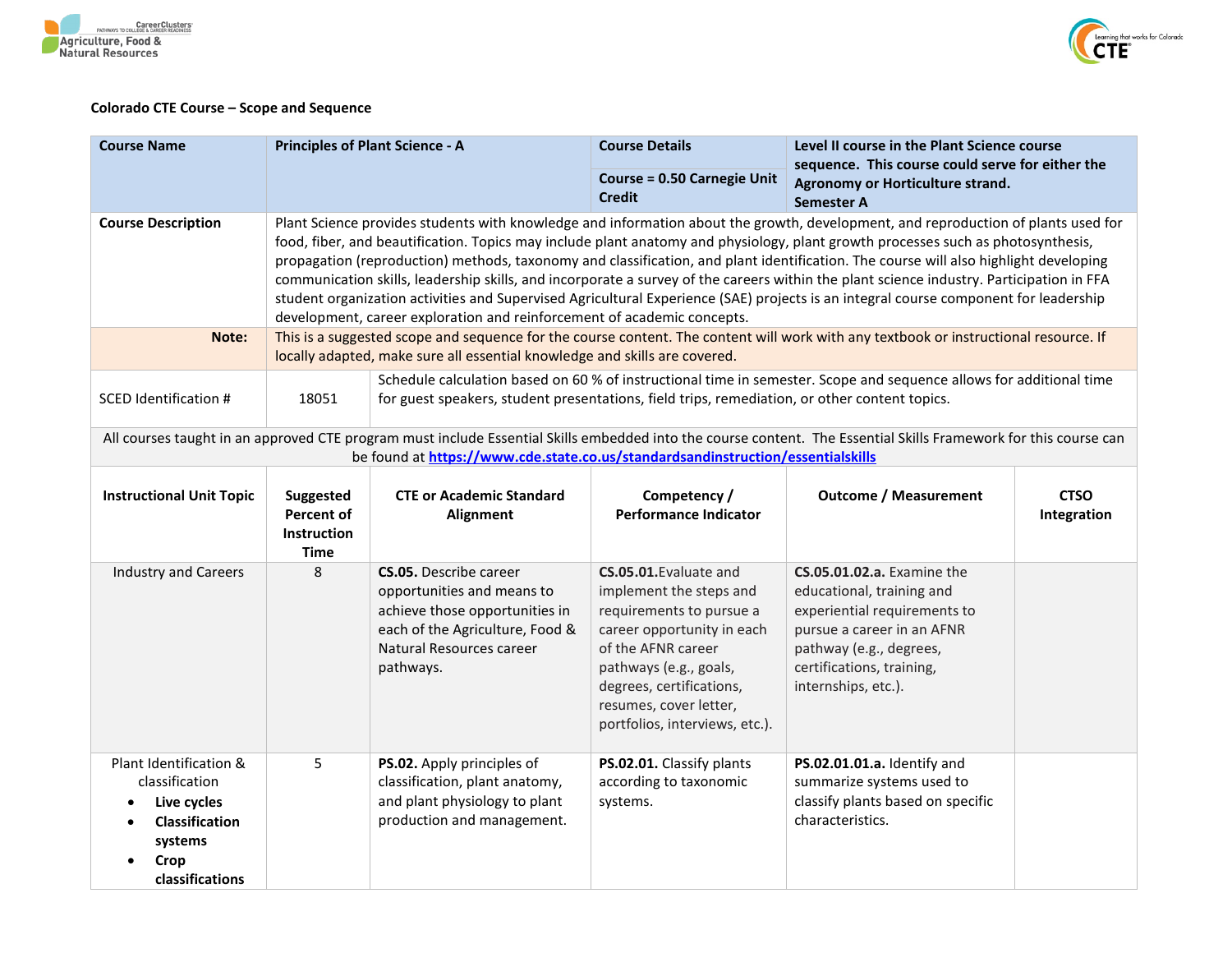



| Plant<br>$\bullet$<br>identification<br>characteristics                                                                                                                                                                                                                           |    |                                                                                                                                                                        | PS.02.01.02.a. Describe the<br>morphological characteristics<br>used to identify agricultural and<br>herbaceous plants (e.g., life<br>cycles, growth habit, plant use<br>and as monocotyledons or<br>dicotyledons, woody,<br>herbaceous, etc.).<br>PS.02.01.02.b. Identify and<br>describe important plants to                                                                                                                                                                                                                      |  |
|-----------------------------------------------------------------------------------------------------------------------------------------------------------------------------------------------------------------------------------------------------------------------------------|----|------------------------------------------------------------------------------------------------------------------------------------------------------------------------|-------------------------------------------------------------------------------------------------------------------------------------------------------------------------------------------------------------------------------------------------------------------------------------------------------------------------------------------------------------------------------------------------------------------------------------------------------------------------------------------------------------------------------------|--|
|                                                                                                                                                                                                                                                                                   |    |                                                                                                                                                                        | agricultural and ornamental<br>plant systems by common<br>names.                                                                                                                                                                                                                                                                                                                                                                                                                                                                    |  |
| Plant anatomy,<br>physiology and<br>processes<br>Plant parts &<br>$\bullet$<br>functions<br>Roots<br>$\circ$<br><b>Stems</b><br>$\circ$<br>Leaves<br>$\circ$<br>flowers<br>$\circ$<br>Photosynthesis<br>Respiration<br>Transpiration &<br>$\bullet$<br>translocation<br>$\bullet$ | 30 | PS.02.02. Performance<br>Indicator: Apply knowledge<br>of plant anatomy and the<br>functions of plant<br>structures to activities<br>associated with plant<br>systems. | PS.02.02.01.a. Identify structures<br>in a typical plant cell and<br>summarize the function of plant<br>cell organelles.<br>PS.02.02.01.b. Compare and<br>contrast mitosis and meiosis.<br>PS.02.02.02.a. Identify and<br>summarize the components, the<br>types and the functions of plant<br>roots.<br>PS.02.02.02.b. Analyze root<br>tissues and explain the pathway<br>of water and nutrients into and<br>through root tissues.<br>PS.02.02.03.a. Identify and<br>summarize the components and<br>the functions of plant stems. |  |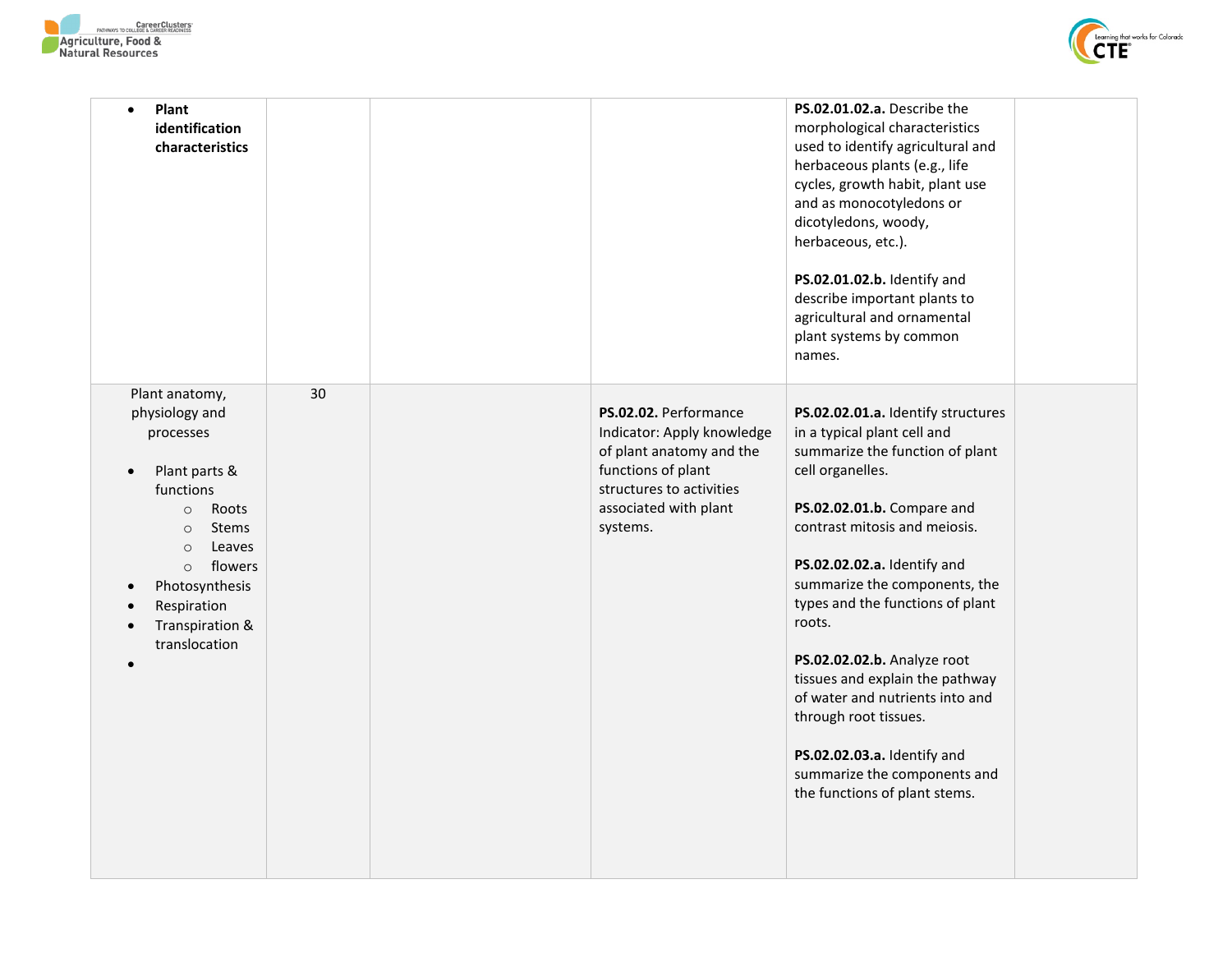



|  |                                                                                                | PS.02.02.03.b. Analyze and<br>describe the difference in<br>arrangement of vascular tissue<br>between monocot and dicot<br>plant stems.<br>PS.02.02.04.a. Research and                                                                                                           |  |
|--|------------------------------------------------------------------------------------------------|----------------------------------------------------------------------------------------------------------------------------------------------------------------------------------------------------------------------------------------------------------------------------------|--|
|  |                                                                                                | summarize leaf morphology and<br>the functions of leaves.                                                                                                                                                                                                                        |  |
|  |                                                                                                | PS.02.02.04.b. Analyze how<br>leaves capture light energy and<br>summarize the exchange of<br>gases.                                                                                                                                                                             |  |
|  |                                                                                                | PS.02.02.05.a. Identify and<br>summarize the components of a<br>flower, the functions of a flower<br>and the functions of flower<br>components.                                                                                                                                  |  |
|  |                                                                                                | PS.02.02.05.b. Apply knowledge<br>of flower structure to<br>differentiate between the types<br>of flowers and flower<br>inflorescence (e.g., complete,<br>incomplete, perfect, imperfect).                                                                                       |  |
|  | PS.02.03. Apply knowledge<br>of plant physiology and<br>energy conversion to plant<br>systems. | PS.02.03.01.a. Summarize the<br>importance of photosynthesis to<br>plant life on earth and the<br>process of photosynthesis,<br>including the types (c3, c4, Cam),<br>its stages (e.g., light-dependent<br>and light independent reactions),<br>and its products and byproducts. |  |
|  |                                                                                                |                                                                                                                                                                                                                                                                                  |  |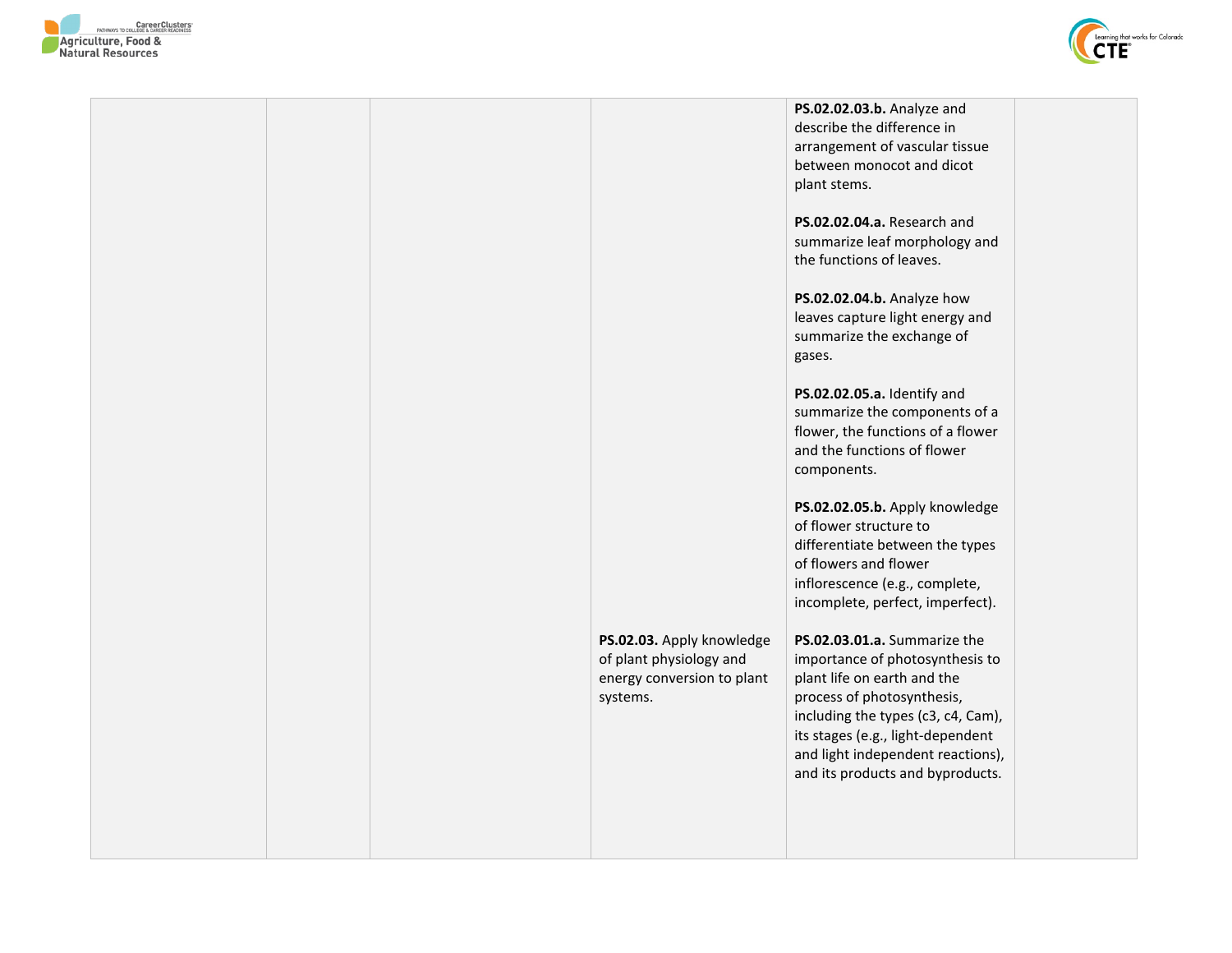



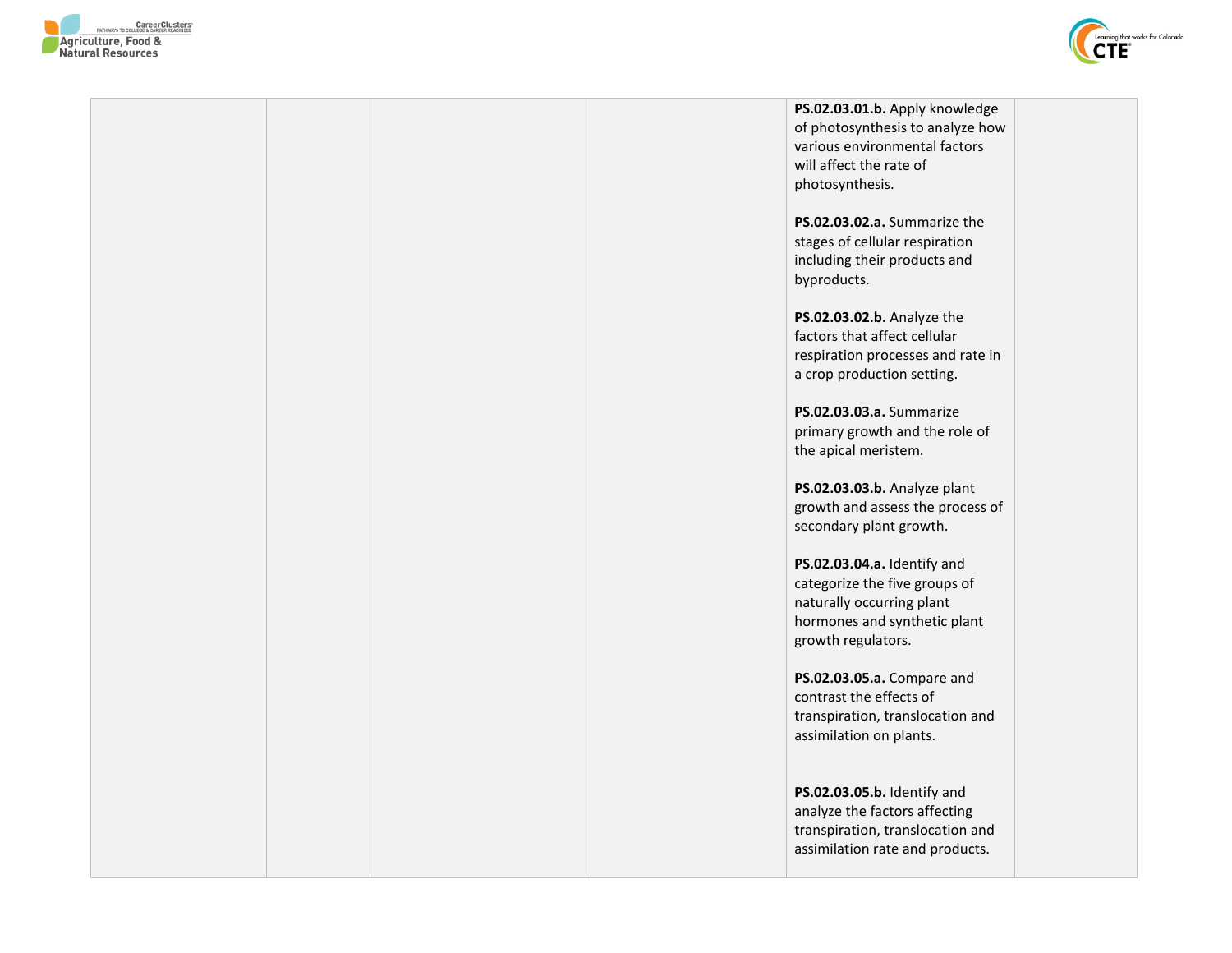



| <b>Environmental Growth</b><br><b>Factors</b><br>Temperature,<br>$\bullet$<br>light, water, air,<br>nutrition<br>Impact on plant<br>growth and<br>scheduling | 17 | PS.01. Develop and implement<br>a crop management plan for a<br>given production goal that<br>accounts for environmental<br>factors. | PS.01.01. Determine the<br>influence of environmental<br>factors on plant growth. | PS.01.01.01.a. Identify and<br>summarize the three<br>measurements of light - color,<br>intensity and duration - that<br>affect plant growth.<br>PS.01.01.02.a. Identify and<br>summarize the effects of air and<br>temperature on plant<br>metabolism and growth.<br>PS.01.01.02.b. Determine the<br>optimal air and temperature<br>conditions for plant growth.<br>PS.01.01.03.a. Identify and<br>summarize the effects of water<br>quality on plant growth, (e.g.,<br>pH, dissolved solids, etc.). |  |
|--------------------------------------------------------------------------------------------------------------------------------------------------------------|----|--------------------------------------------------------------------------------------------------------------------------------------|-----------------------------------------------------------------------------------|-------------------------------------------------------------------------------------------------------------------------------------------------------------------------------------------------------------------------------------------------------------------------------------------------------------------------------------------------------------------------------------------------------------------------------------------------------------------------------------------------------|--|
|                                                                                                                                                              |    |                                                                                                                                      |                                                                                   | PS.01.01.03.b. Analyze and<br>describe plant responses to<br>water conditions.                                                                                                                                                                                                                                                                                                                                                                                                                        |  |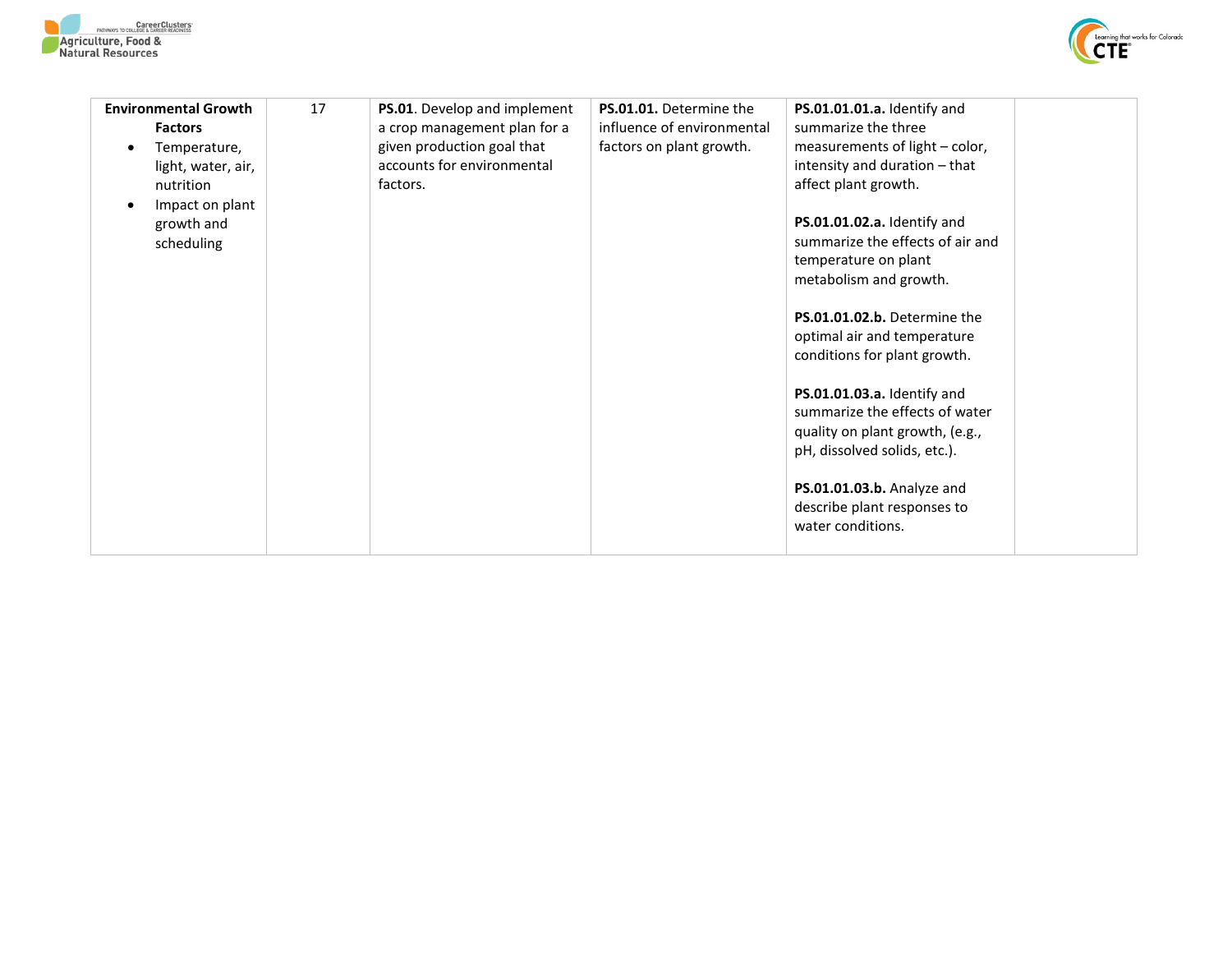



## **Colorado CTE Course – Scope and Sequence**

| <b>Course Name</b>                                                                                                                                                                                                                                                                                                                                                                                                                                                                                                                                                                                                                                                                                                                                                                                                                                                                                                                                         | <b>Principles of Plant Science - B</b> |                                                                                                                                                                                                                      | <b>Course Details</b>                                                                         | Level II course in the Plant Science course sequence.<br>This course could serve for either the Agronomy or                                                                                                                                                                                                                                                                                                                                        |                            |
|------------------------------------------------------------------------------------------------------------------------------------------------------------------------------------------------------------------------------------------------------------------------------------------------------------------------------------------------------------------------------------------------------------------------------------------------------------------------------------------------------------------------------------------------------------------------------------------------------------------------------------------------------------------------------------------------------------------------------------------------------------------------------------------------------------------------------------------------------------------------------------------------------------------------------------------------------------|----------------------------------------|----------------------------------------------------------------------------------------------------------------------------------------------------------------------------------------------------------------------|-----------------------------------------------------------------------------------------------|----------------------------------------------------------------------------------------------------------------------------------------------------------------------------------------------------------------------------------------------------------------------------------------------------------------------------------------------------------------------------------------------------------------------------------------------------|----------------------------|
|                                                                                                                                                                                                                                                                                                                                                                                                                                                                                                                                                                                                                                                                                                                                                                                                                                                                                                                                                            |                                        |                                                                                                                                                                                                                      | <b>Course = 0.50 Carnegie Unit</b><br><b>Credit</b>                                           | Horticulture strand.<br><b>Semester B</b>                                                                                                                                                                                                                                                                                                                                                                                                          |                            |
| Plant Science provides students with knowledge and information about the growth, development, and reproduction of plants used for<br><b>Course Description</b><br>food, fiber, and beautification. Topics may include plant anatomy and physiology, plant growth processes such as photosynthesis,<br>propagation (reproduction) methods, taxonomy and classification, and plant identification. The course will also highlight developing<br>communication skills, leadership skills, and incorporate a survey of the careers within the plant science industry. Participation in FFA<br>student organization activities and Supervised Agricultural Experience (SAE) projects is an integral course component for leadership<br>development, career exploration and reinforcement of academic concepts.<br>This is a suggested scope and sequence for the course content. The content will work with any textbook or instructional resource. If<br>Note: |                                        |                                                                                                                                                                                                                      |                                                                                               |                                                                                                                                                                                                                                                                                                                                                                                                                                                    |                            |
|                                                                                                                                                                                                                                                                                                                                                                                                                                                                                                                                                                                                                                                                                                                                                                                                                                                                                                                                                            |                                        | locally adapted, make sure all essential knowledge and skills are covered.                                                                                                                                           |                                                                                               |                                                                                                                                                                                                                                                                                                                                                                                                                                                    |                            |
| <b>SCED Identification #</b>                                                                                                                                                                                                                                                                                                                                                                                                                                                                                                                                                                                                                                                                                                                                                                                                                                                                                                                               | 18051                                  | Schedule calculation based on 60 % of instructional time in semester. Scope and sequence allows for additional time<br>for guest speakers, student presentations, field trips, remediation, or other content topics. |                                                                                               |                                                                                                                                                                                                                                                                                                                                                                                                                                                    |                            |
|                                                                                                                                                                                                                                                                                                                                                                                                                                                                                                                                                                                                                                                                                                                                                                                                                                                                                                                                                            |                                        | be found at https://www.cde.state.co.us/standardsandinstruction/essentialskills                                                                                                                                      |                                                                                               | All courses taught in an approved CTE program must include Essential Skills embedded into the course content. The Essential Skills Framework for this course can                                                                                                                                                                                                                                                                                   |                            |
| <b>Instructional Unit Topic</b>                                                                                                                                                                                                                                                                                                                                                                                                                                                                                                                                                                                                                                                                                                                                                                                                                                                                                                                            | Suggested %<br>of Instruction<br>Time  | <b>CTE or Academic Standard</b><br>Alignment                                                                                                                                                                         | Competency /<br>Performance Indicator                                                         | Outcome / Measurement                                                                                                                                                                                                                                                                                                                                                                                                                              | <b>CTSO</b><br>Integration |
| Plant Nutrients &<br>Fertilization<br>Macro, micro<br>$\bullet$<br>& trace<br>nutrients<br>Nutrient<br>$\bullet$<br>function<br>Deficiency<br>symptoms<br>Fertilizers &<br>$\bullet$<br>nutrient<br>sources                                                                                                                                                                                                                                                                                                                                                                                                                                                                                                                                                                                                                                                                                                                                                | 14                                     | PS.01. Develop and implement<br>a crop management plan for a<br>given production goal that<br>accounts for environmental<br>factors.                                                                                 | $PS.01.03 - Develop$ and<br>implement a fertilization<br>plan for specific plants or<br>crops | PS.01.03.01.a. Identify the<br>essential nutrients for plant<br>growth and development and<br>their major functions (e.g.,<br>nitrogen, phosphorous,<br>potassium, etc.).<br>PS.01.03.01.b. Analyze the<br>effects of nutrient deficiencies<br>and symptoms and recognize<br>environmental causes of nutrient<br>deficiencies.<br><b>PS.01.03.02.a</b> - Discuss the<br>influence of pH and cation<br>exchange on the availability of<br>nutrients |                            |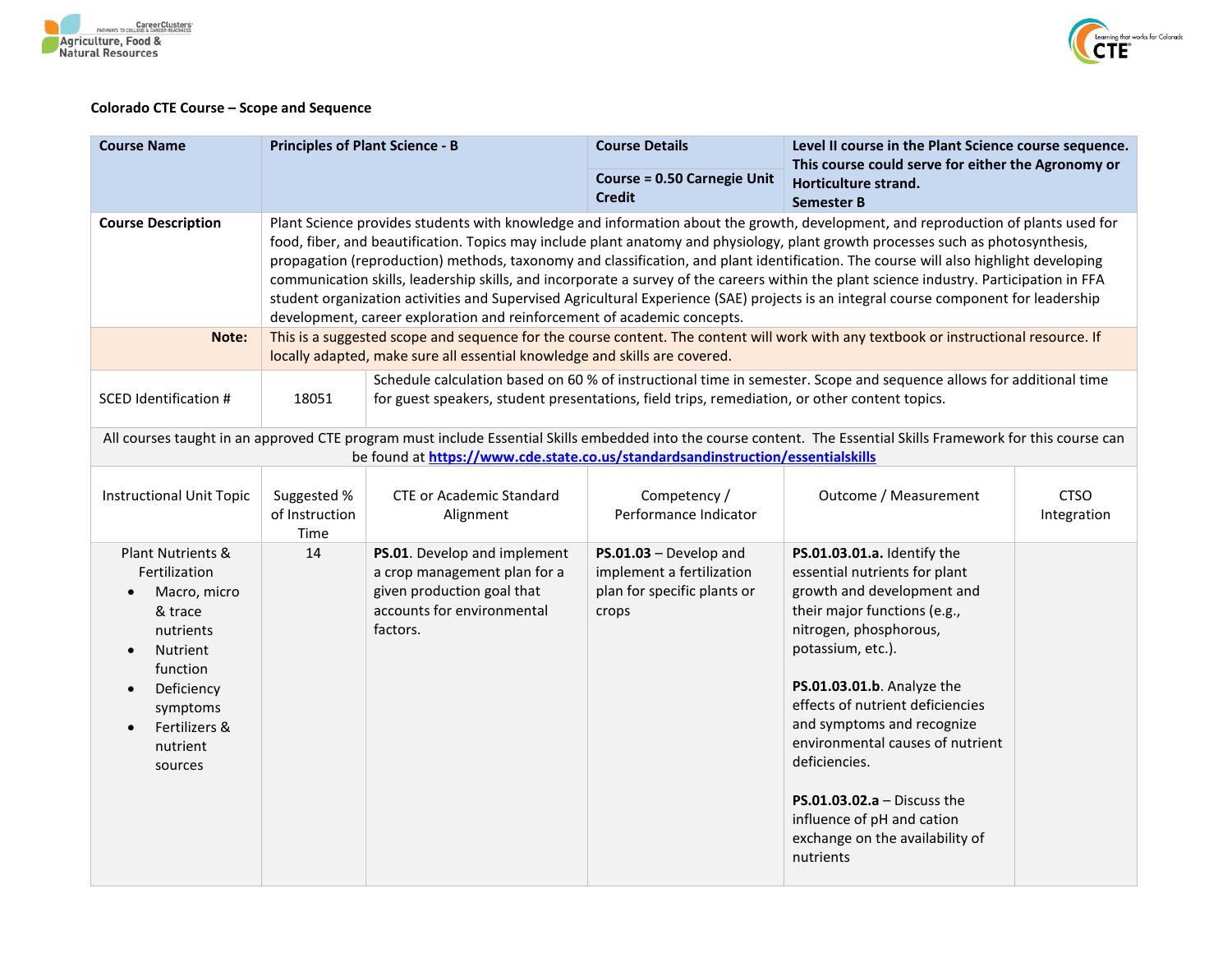



|                                                                                                                                                                                                                                                                                                                 |    |                                                                                                               |                                                                                         | $PS.01.03.02.b$ - Contrast pH and<br>cation exchange capacity<br>between mineral soil and soilless<br>growing media<br>PS.01. $03.02.c -$ Adjust the pH of<br>growing media for specific plants<br>or crops<br>PS.01.03.04.a - Identify fertilizer<br>sources of essential plant<br>nutrients; explain fertilizer<br>formulations, including organic<br>and inorganic; and describe<br>different methods of fertilizer<br>application<br>$PS.01.03.06.a - Summarize the$<br>impact of environmental factors<br>on nutrient availability (moisture,<br>temperature, pH, etc) |  |
|-----------------------------------------------------------------------------------------------------------------------------------------------------------------------------------------------------------------------------------------------------------------------------------------------------------------|----|---------------------------------------------------------------------------------------------------------------|-----------------------------------------------------------------------------------------|-----------------------------------------------------------------------------------------------------------------------------------------------------------------------------------------------------------------------------------------------------------------------------------------------------------------------------------------------------------------------------------------------------------------------------------------------------------------------------------------------------------------------------------------------------------------------------|--|
| <b>Reproduction including</b><br>genetics,<br>GMO's/Biotech and<br>germ test.<br>Sexual vs<br>$\bullet$<br>asexual<br>Pollination /<br>$\bullet$<br>fertilization<br>Germination<br>Seed viability<br>$\bullet$<br>Cutting<br>$\bullet$<br>propagation<br><b>Plant Genetics</b><br>$\bullet$<br>GMO&<br>Biotech | 20 | PS.03. Propagate, culture and<br>harvest plants and plant<br>products based on current<br>industry standards. | PS.03.01. Demonstrate<br>plant propagation<br>techniques in plant system<br>activities. | PS.03.01.01.a. Identify examples<br>of and summarize pollination,<br>cross-pollination and self-<br>pollination of flowering plants.<br>PS.03.01.02.a. Demonstrate<br>sowing techniques for providing<br>favorable conditions to meet the<br>factors of seed germination.<br>PS.03.01.02.c. Conduct tests<br>associated with seed germination<br>rates, viability and vigor.<br>PS.03.01.03.a. Summarize<br>optimal conditions for asexual<br>propagation and demonstrate<br>techniques used to propagate<br>plants by cuttings, division,                                  |  |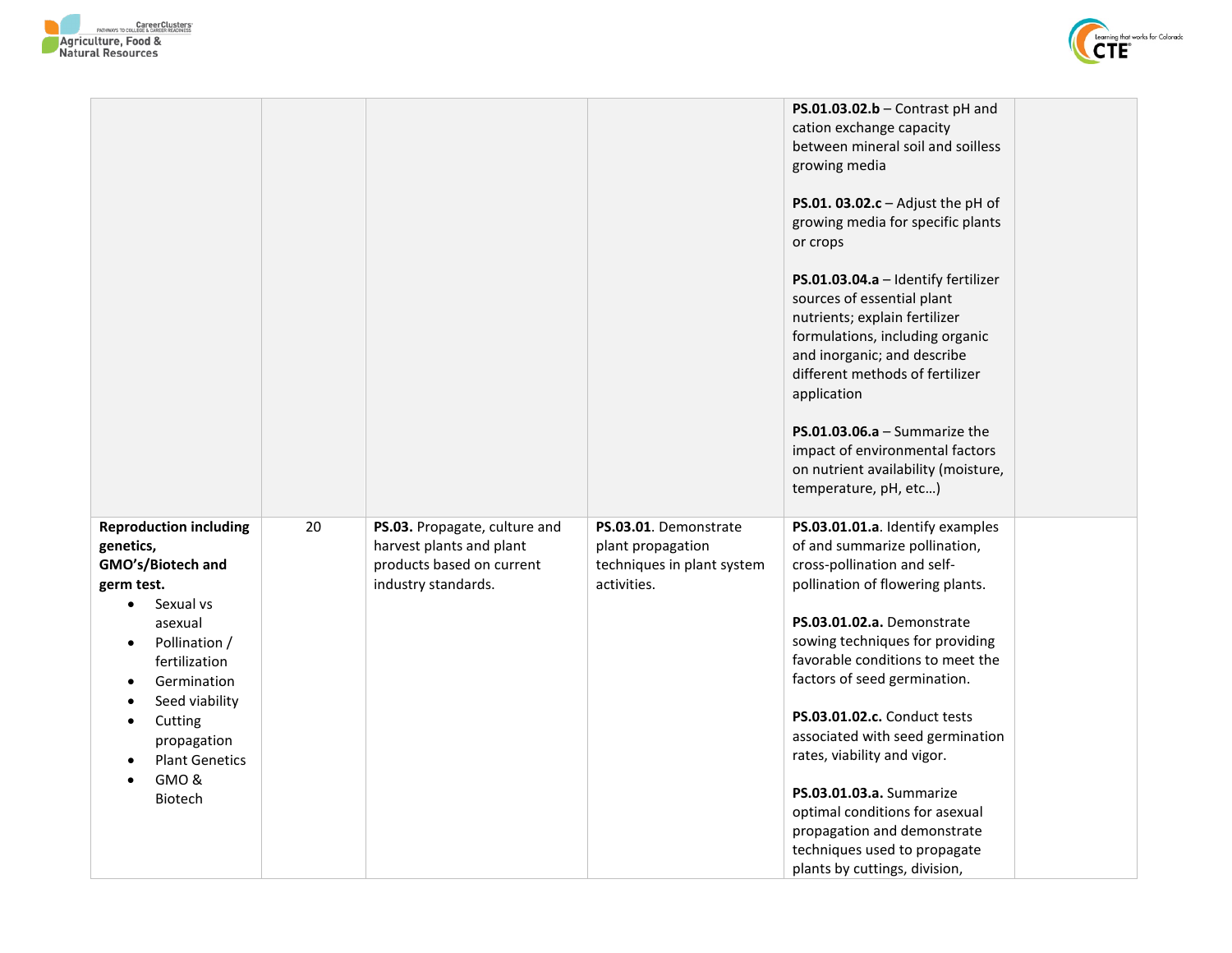



|                                                                                                                                                                                                             |    |                                                                                                                          |                                                                                                         | separation, layering, budding and<br>grafting.<br>PS.03.01.03.c. Evaluate asexual<br>propagation practices based on<br>productivity and efficiency.                                                                                                                                                                                                                                                                                                                                                                                                                                                                                 |  |
|-------------------------------------------------------------------------------------------------------------------------------------------------------------------------------------------------------------|----|--------------------------------------------------------------------------------------------------------------------------|---------------------------------------------------------------------------------------------------------|-------------------------------------------------------------------------------------------------------------------------------------------------------------------------------------------------------------------------------------------------------------------------------------------------------------------------------------------------------------------------------------------------------------------------------------------------------------------------------------------------------------------------------------------------------------------------------------------------------------------------------------|--|
| <b>Integrated Pest</b><br>Management<br>pests, &<br>$\bullet$<br>Identification<br>Economic<br>$\bullet$<br>threshold<br>steps of IPM<br>$\bullet$<br>organic/niche<br>versus<br>conventional<br>practices. | 16 | PS.03. Propagate, culture and<br>harvest plants and plant<br>products based on current<br>industry standards.            | PS.03.03. Develop and<br>implement a plan for<br>integrated pest<br>management for plant<br>production. | PS.03.03.01.a. Identify and<br>categorize plant pests, diseases<br>and disorders.<br>PS.03.03.01.b. Identify and<br>analyze major local weeds, insect<br>pests and infectious and<br>noninfectious plant diseases.<br>PS.03.03.02.a. Diagram the life<br>cycle of major plant pests and<br>diseases.<br>PS.03.03.03.a. Identify and<br>summarize pest control<br>strategies associated with<br>integrated pest management and<br>the importance of determining<br>economic threshold.<br>PS.03.03.04.a. Distinguish<br>between risks and benefits<br>associated with the materials and<br>methods used in plant pest<br>management. |  |
| Soils-<br>Components<br>$\bullet$<br>Structure<br>Texture<br>Profiles<br>Erosion<br>Web soil<br>surveys                                                                                                     | 10 | PS.01. Develop and implement<br>a crop management plan for a<br>given production goal that<br>accounts for environmental | PS.01.02. Prepare and<br>manage growing media for<br>use in plant systems.                              | PS.01.02.01.a $-$ Identify the<br>major components of growing<br>media and describe how growing<br>media support plant growth.<br>$PS.01.02.01.b - Describe the$                                                                                                                                                                                                                                                                                                                                                                                                                                                                    |  |